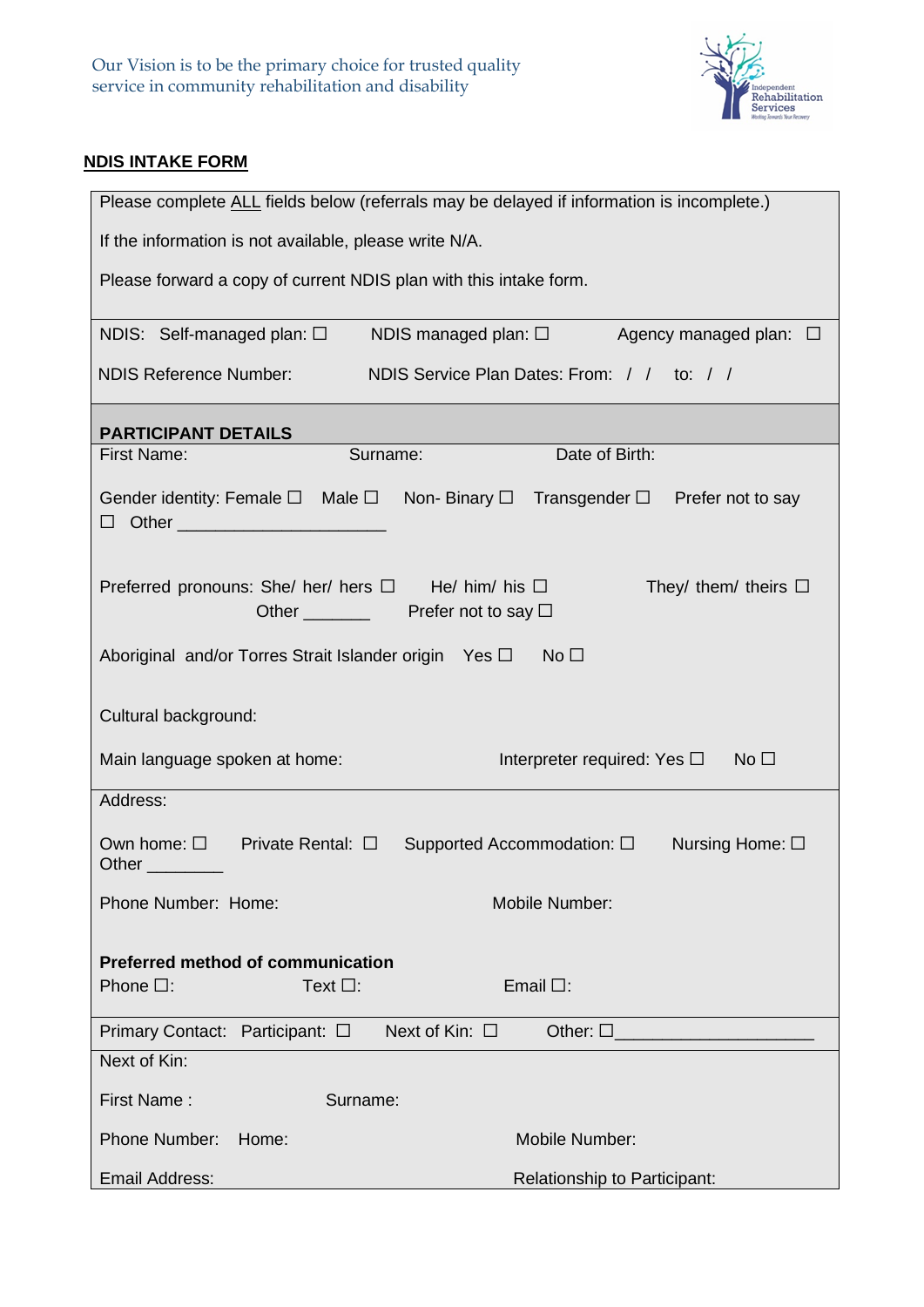

| <b>Participant Medical History:</b>                                                                                                                                                                                          |           |               |      |  |  |  |
|------------------------------------------------------------------------------------------------------------------------------------------------------------------------------------------------------------------------------|-----------|---------------|------|--|--|--|
| <b>NDIS Plan Goals:</b>                                                                                                                                                                                                      |           |               |      |  |  |  |
|                                                                                                                                                                                                                              |           |               |      |  |  |  |
|                                                                                                                                                                                                                              |           |               |      |  |  |  |
| <b>IRS Services requested:</b>                                                                                                                                                                                               |           |               |      |  |  |  |
| $\Box$ Physiotherapy:                                                                                                                                                                                                        |           |               |      |  |  |  |
| $\Box$ Occupational Therapy:                                                                                                                                                                                                 |           |               |      |  |  |  |
|                                                                                                                                                                                                                              |           |               |      |  |  |  |
| $\Box$ Speech Pathology:                                                                                                                                                                                                     |           |               |      |  |  |  |
| □ OT Driving Assessment (requires up to 6 hours of NDIS funding, Total Cost: 1,163.94)                                                                                                                                       |           |               |      |  |  |  |
| Preferred Days of service (between the hours of 9am and 5pm)                                                                                                                                                                 |           |               |      |  |  |  |
| Monday $\Box$ Tuesday $\Box$ Wednesday $\Box$ Thursday $\Box$ Friday $\Box$ Any $\Box$                                                                                                                                       |           |               |      |  |  |  |
| <b>Risk Assessment:</b><br>Please detail any potential risks for our staff:<br>Animals on premises: □<br>$\bullet$<br>$\bullet$ History of Violence $\Box$<br>Behaviours of Concern □<br>Weapons/firearms on premises $\Box$ |           |               |      |  |  |  |
| Other:                                                                                                                                                                                                                       |           |               |      |  |  |  |
| <b>REFERRER DETAILS:</b><br><b>Referrer Name:</b>                                                                                                                                                                            |           | Organisation: |      |  |  |  |
| Phone: (Work):                                                                                                                                                                                                               | (Mobile): |               | Fax: |  |  |  |
| Email:                                                                                                                                                                                                                       |           |               |      |  |  |  |
| Address:                                                                                                                                                                                                                     |           |               |      |  |  |  |
| <b>INVOICING DETAILS:</b>                                                                                                                                                                                                    |           |               |      |  |  |  |